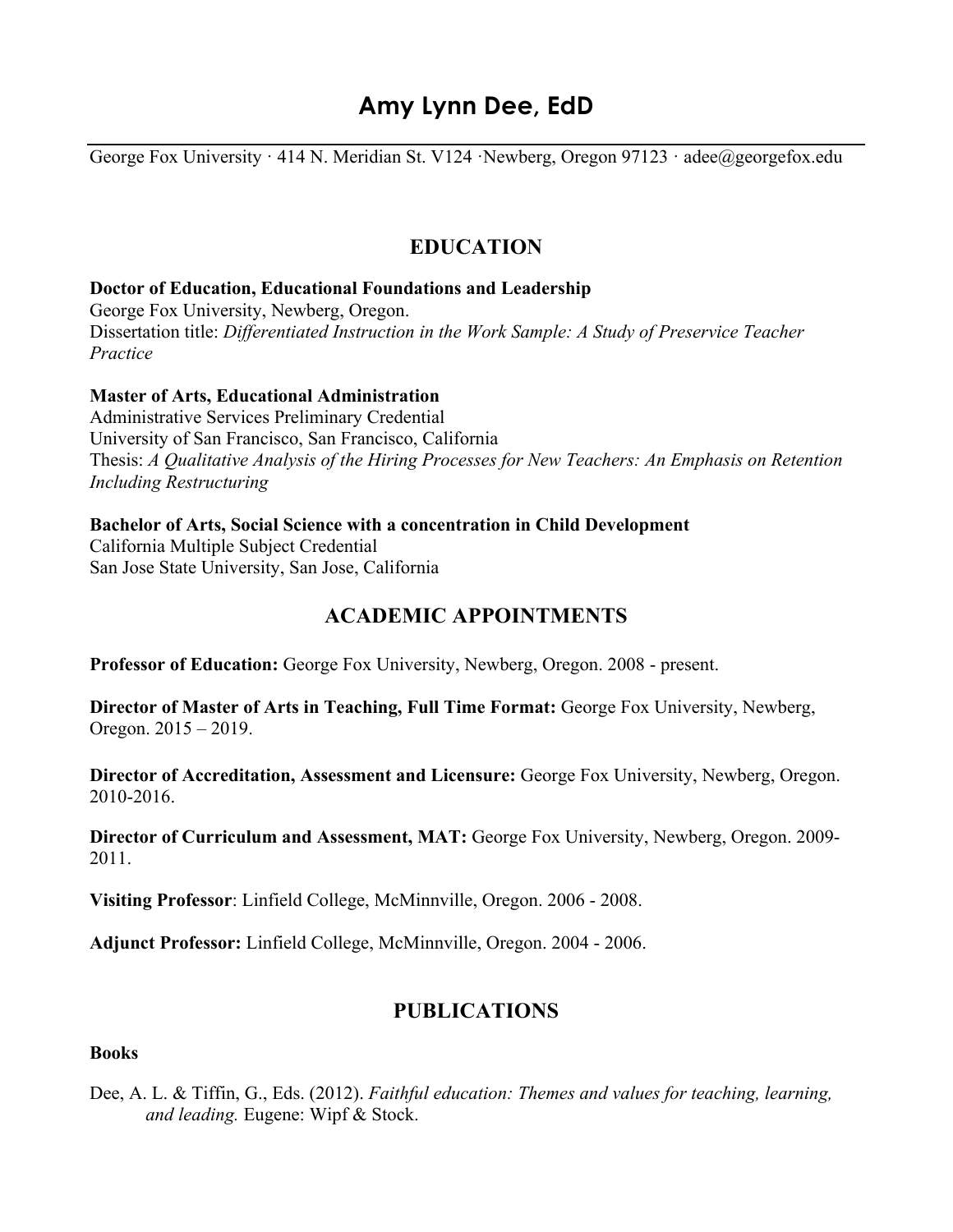#### **Articles**

- Tran, Y., & Dee, A.L. (2020). The edTPA assessment: Analysis and lessons of support for teacher candidates. *Journal of Higher Education Theory and Practice* (ISSN# 2158-3595) 20(5).
- Dee, A. L., (2019). 5 Suggestions for grace-filled employee evaluations. *Christian Academia Magazine.* Fall edition.
- Dee, A. L., (2017). Promotion to dean: 7 ways to guarantee failure. *Christian Academia Magazine.*  Retrieved at http://christianacademiamagazine.com
- Dee, A.L., & Morton, B. (2017). Defending theory in educator preparation: Readiness for a multiplicity of learners. *Northwest Journal of Teacher Education*.
- Dee, A. L. (2016). After cancer: Looking forward gratefully. *Coping With Cancer*. March/April.
- Dee, A. L. & Morton, B. (2016). Admissions metrics: A red herring in educator preparation? *Issues in Teacher Education, (25)*1, 73-89.
- Samek, L. L., Berardi, A. A., Dee, A. L., Espinor, D. S., Morton, B. M., Bearden, S. R., Song, S., White, W. (2013). "From cosmetic to metabolized change: promoting paradigm shifts in a dominant culture university", *The International Journal of Diversity in Organizations, Communities and Nations*, *13(1),* 1-14.
- Bearden, S., Berardi, A. A., Dee, A. L., Espinor, D. S., Morton, B. M., Samek, L. L., Song, S., White, W. (2013). A treatise on diversity in a dominant culture university*, The International Journal of Diversity in Education*, *12(3),* 105-117.
- Dee, A. L. (2012). Collaborative clinical practice: An alternative field experience. *Issues in Teacher Education.* 21(13), 124-163.
- Dee, A. L. (2012). Evidence of cultural competence within teacher performance assessments. *Action in Teacher Education*. 34(3), 262-275.
- Dee, A. L. (2011). Preservice teacher application of differentiated instruction. *Journal of Teacher Education*, 46 (1), 53-70.
- Dee, A. L. & Badley, K. (2010). Creating an educational ethos where innovation and accountability flourish: A new model for transparency in educational organizations. *The International Journal of Educational Leadership Preparation.* 5(4).
- Badley, K., & Dee. A.L. (2010). Biblical ethics for gifted and talented education. *Journal of Education and Christian Belief.* 14 (2), 19-31.
- Dee, A. L. (2009). *Differentiated Instruction in the Work Sample: A Study of Preservice Teacher Practice.* Available from ProQuest Dissertations and Theses database.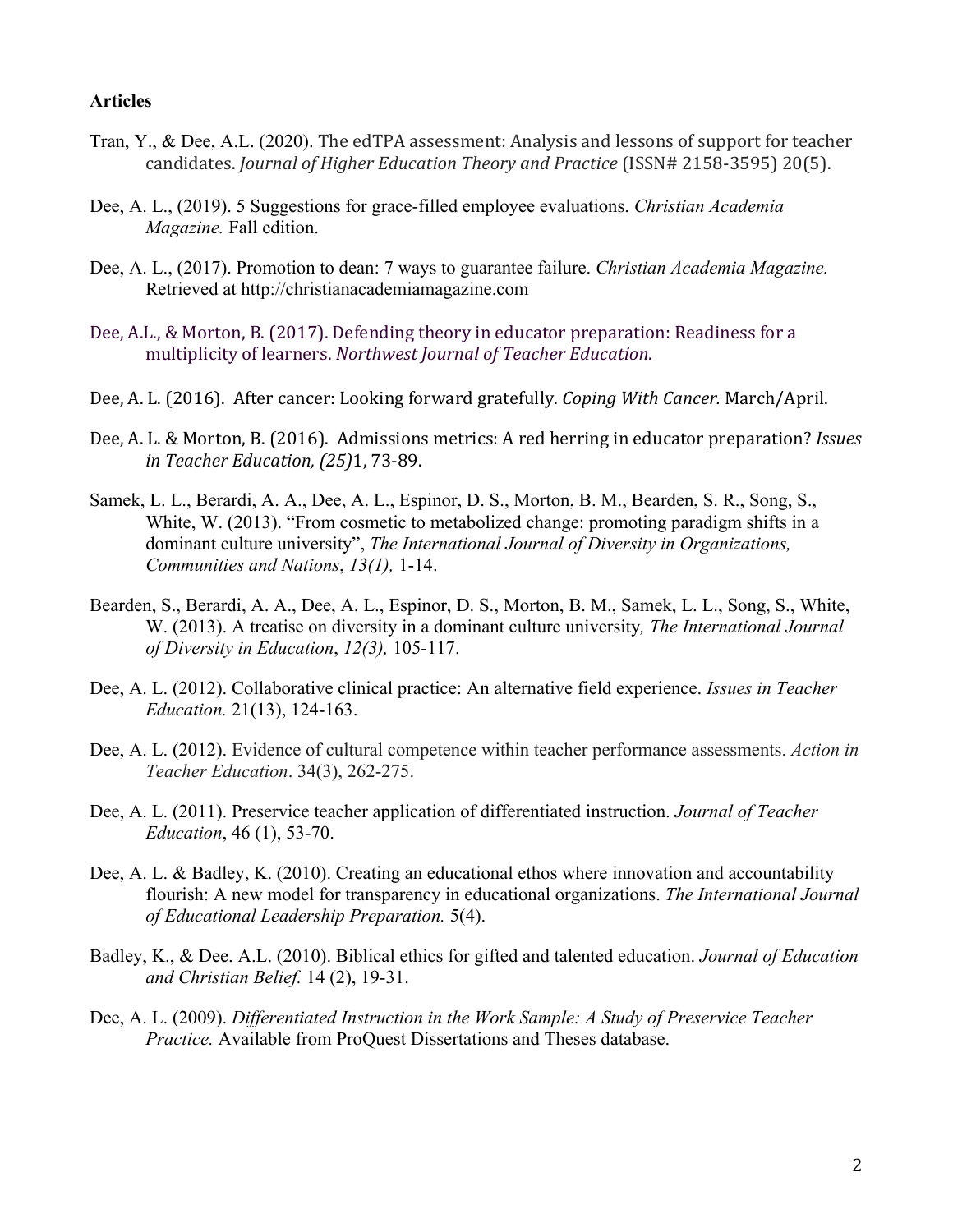#### **Manuscripts under Review**

Dee A. L., & Tran, Y (2020). Critical crossroads: The intersection of invitational and highstakes. *Invitational Theory.* 

### **Manuscripts in Preparation**

Dee, A.L. (2020). Does Age Matter? Demographic Cohorts in Accelerated Teacher Preparation.

### **Book Chapters**

Tran, Y., & Dee, A.L. (2020). Teacher Identity in a Post-Truth Era: Who am I and do I think it Matters? In Z. Gross (Ed.), *Religious Education in a Multicultural Post-Truth Era: International Perspectives.* New York City. Springer. (In Press.)

Dee, A. L. (2012). Grace. In A. Dee & G. Tiffin (Eds.), *Faithful education: Themes and values for teaching, learning, and leading.* Eugene: Wipf and Stock.

#### **Book Reviews**

- Dee, A. L. & Foster, A.G. (2014). Those Who Can, Teach: Teaching as a Christian Vocation, [Review of the book *Those Who Can, Teach: Teaching as a Christian Vocation*, S. E. Porter, ed., Pickwick, Eugene, OR. 2013] Journal of Education and Christian Belief, 18(2).
- Dee, A. L. (2013). Taking Every Thought Captive, [Review of the book *Taking Every Thought Captive: Forty Years of the Christian Scholar's Review.* D.W. King, ed. Abilene Christian University Press, 2011.] Journal of Education and Christian Belief 17 (2).
- Dee, A. L. (2012). Cross Purposes: Pierce v. Society of Sisters and the Struggle over Compulsory Public Education, [Review of the book *Cross Purposes: Pierce v. Society of Sisters and the Struggle,* by A. Arbor, University of Michigan Press, 2009]. *Journal of Education and Christian Belief,* 16(1).
- Dee, A.L. (2011). The Role of Religion in 21st-Century Public Schools, [Review of the book The Role of Religion in 21st–Century Public Schools, by Steven P. Jones and Eric C. Sheffield's. 2009]. The Journal of Education and Christian Belief, 15:1.
- Dee, A. L. (2010). The Joy of Teaching, [Review of the book *The Joy of Teaching: Effective Strategies for the Classroom,* by H. Hazel. Wipf and Stock, 2010]. *The Journal of Christian Education,*  52:1.

### **Other Scholarly Activities**

- 2015 2017: Editorial Board for IICTE.
- 2012 Present: Peer Reviewer for *The Teacher Educator.*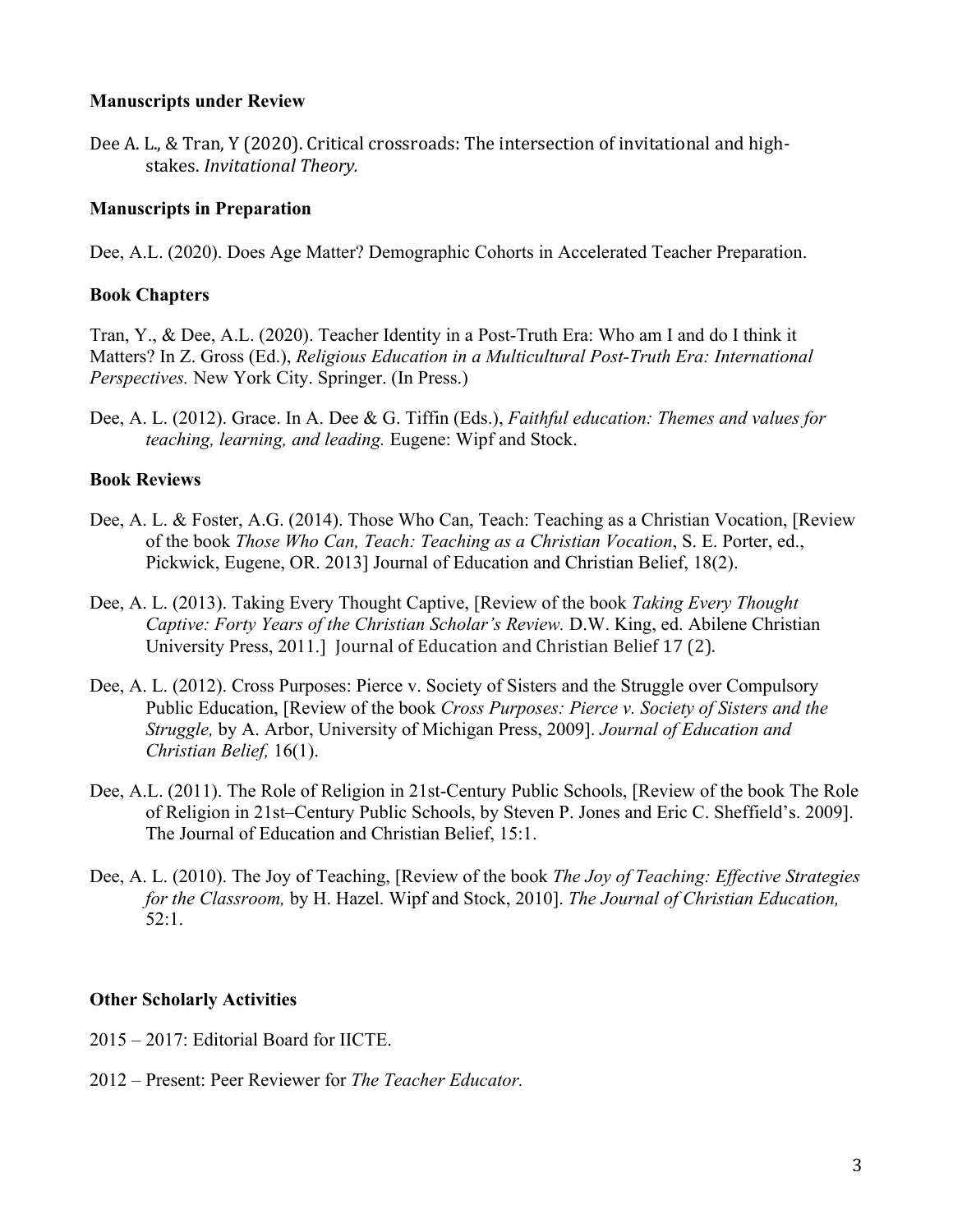### **Other publications**

Dee, A.L. (2017, May 16). *A different definition of survivor*. OHSU Onward Blog. Retrieved at https://www.onwardohsu.org/blog/detail/different-definition-survivor

*George Fox University NCATE Accreditation Report,* (2014). The report represents a lengthy evaluation of programs within the unit using a variety of metrics as evidence of continued improvement and program effectiveness. A website accompanies the report and contains program data and analyses. The individual program reports within the unit accreditation report meet the requirements mandated for TSPC program approval.

*George Fox University Special Education Endorsement Program,* with Dr. Brenda Morton. A Special Education endorsement program, presented it to the School of Education leadership team, the School of Education, and Teacher Standards and Practices Commission for Approval. Approved by TSPC February 7, 2013.

*Master of Arts in Teaching Program New Core for Diverse Learners,* with Dr. Brenda Morton. Cowrote a new core program, which was reviewed by the MAT department, School of Education Leadership Team, and the School of Education. The core program serves as the foundation for courses offered in the approved Special Education Proposal. Approved by SOE Spring, 2013.

### **Student Publications**

Archer, J., Covaciu, S., DeYoung, C. & Hudson, A. (2012). An Examination of Teacher Verses Student Centered Technology Integration in the High School Classroom. Accepted by *School Leadership Review*.

### **Sermons**

Dee, A. L. (2019). *Fathers of Grace.* Valley Community Presbyterian Church, Portland, Oregon. Delivered June 16.

Dee, A. L. (2016). *Faith Prevails.* Valley Community Presbyterian Church, Portland, Oregon. Delivered February 14.

Dee, A. L. (2015). *Sisters in the Desert.* Valley Community Presbyterian Church, Portland, Oregon. Delivered March 8.

Dee, A. L. (2013). *Lost and Found.* Valley Community Presbyterian Church, Portland, Oregon. Delivered March 10.

Dee, A. L. (2012). *Reinventing Icons.* Valley Community Presbyterian Church, Portland, Oregon. Delivered February 5.

Dee, A. L. (2011) *The Elephant in the Sanctuary.* Valley Community Presbyterian Church, Portland, Oregon. Delivered August 28.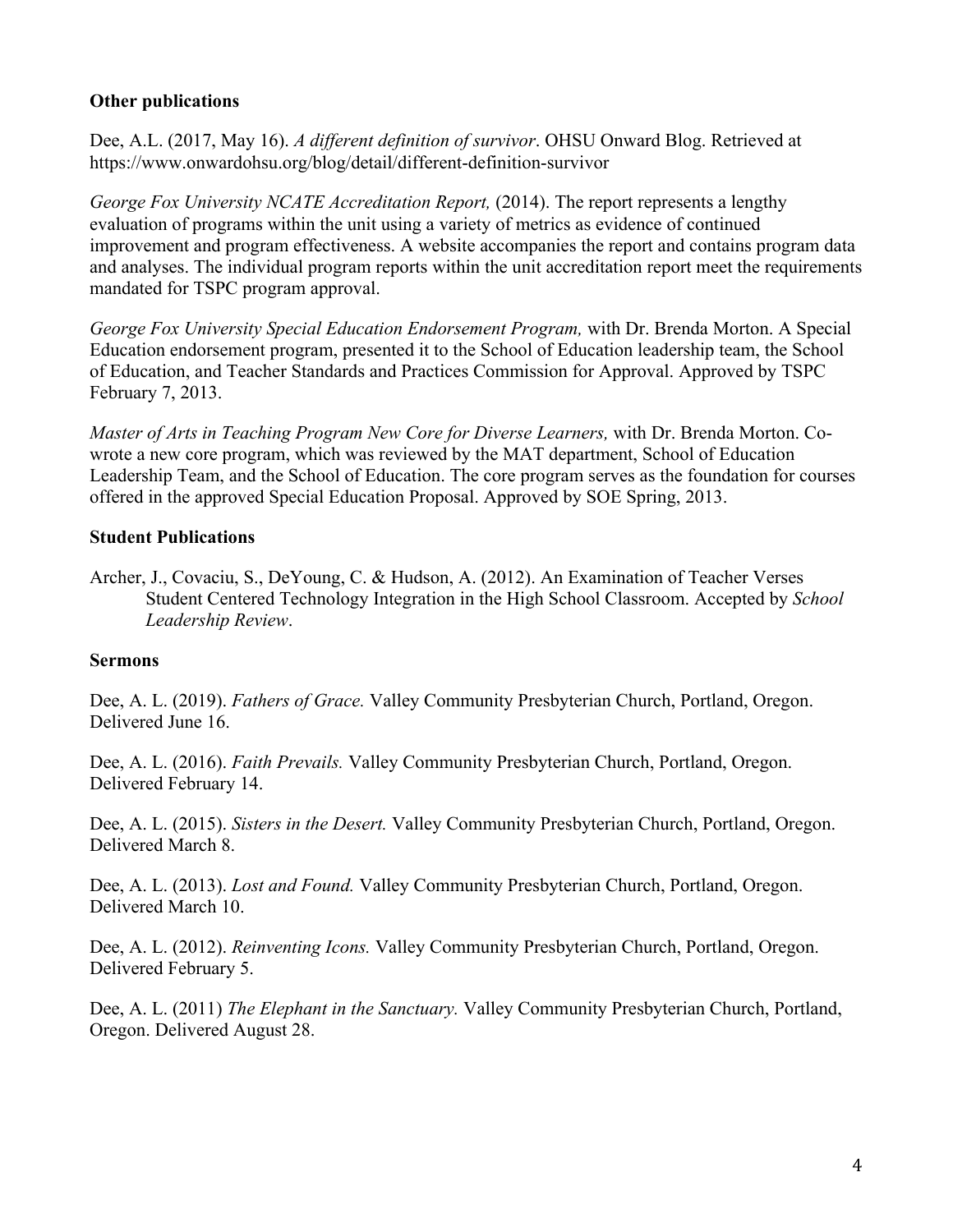#### **CONFERENCE PRESENTATIONS**

- Tran, Y. K. & Dee, A. L. (2020). *Fostering Efficacy in Preservice Teachers to Serve English Learners* [Paper Session]. American Education Research Association. Annual Meeting San Francisco, CA. April.
- Dee, A.L. (2020). Transformative Evaluation: Data Informed Reflection on Student Learning and Growth. AILACTE. Atlanta, GA. February.
- Tran, Y. & Dee, A. L. (2019). White and Christian: How Preservice Teachers Think About Identity. American Education Research Association. Annual Meeting Toronto, Canada. April, 2019.
- Tran, Y. & Dee, A. L. (2017). Enhancing edTPA with formative experiences: Supporting candidates for success. *National edTPA Conference*. November, 2017.
- Dee, A. L., Lynn, Herrera, H., Lynn, M., Morton, B., Pogue, T. (2016). The DIY movement to diversify the teacher workforce. *CAEP conference*, March, 2016.
- Dee, A. L. & Morton, B. (2016). Leading the profession: Preparing teacher candidates for professional evaluation defined by Senate Bill 290. Poster session with Master of Arts in Teaching Full-time format students. *Oregon Association of Teacher Educators.* February, 2016.
- Dee, A. L. & Morton, B. (2016). Teacher candidates, school districts, and Oregon Senate Bill 290: Partnering and preparing for effectiveness. *AILACTE*. February, 2016.
- Morton, B., Dee, A., & Headley, S. (2015). *Creating mutually beneficial university – school district partnerships: A unique collaborative model to develop Special Education teachers.* For presentation at the annual American Association of Teacher Educators, March, 2016.
- Dee, A. L., & Morton, B. (2015). *Why is free public education so expensive?: An exploration of social justice in elementary schools*. For presentation at the annual meeting of the Northwest Association of Teacher Educators, June, 2015.
- Dee, A. L., & Putnam, B. (2015). *Teacher Candidates and SB 290: Preparing for Effectiveness.* For presentation at OACTE, March, 2015.
- Morton, B. & Dee, A. L. (2015). *Liberal Arts Mission and Professional Programs: A Dichotomy Unfounded.* For presentation at the annual meeting of AILACTE, February, 2015.
- Dee, A. L., Morton, B. & Headley, S. (2015). *Community Connections: Uniting to Recruit, Prepare* and Support New Educators. For presentation at the annual meeting of the American Association of Colleges of Teacher Education, February, 2015.
- Morton, B. & Dee, A L. (2015). *Indicators of Teaching Effectiveness: Addressing the Gender Gap*. For presentation at the annual meeting of the Association of Teacher Educators, February, 2015.
- Dee, A. L., & Morton, B. (2014). *Admissions Metrics: A Red Herring in Educator Preparation?* AACTE, Indianapolis, ID.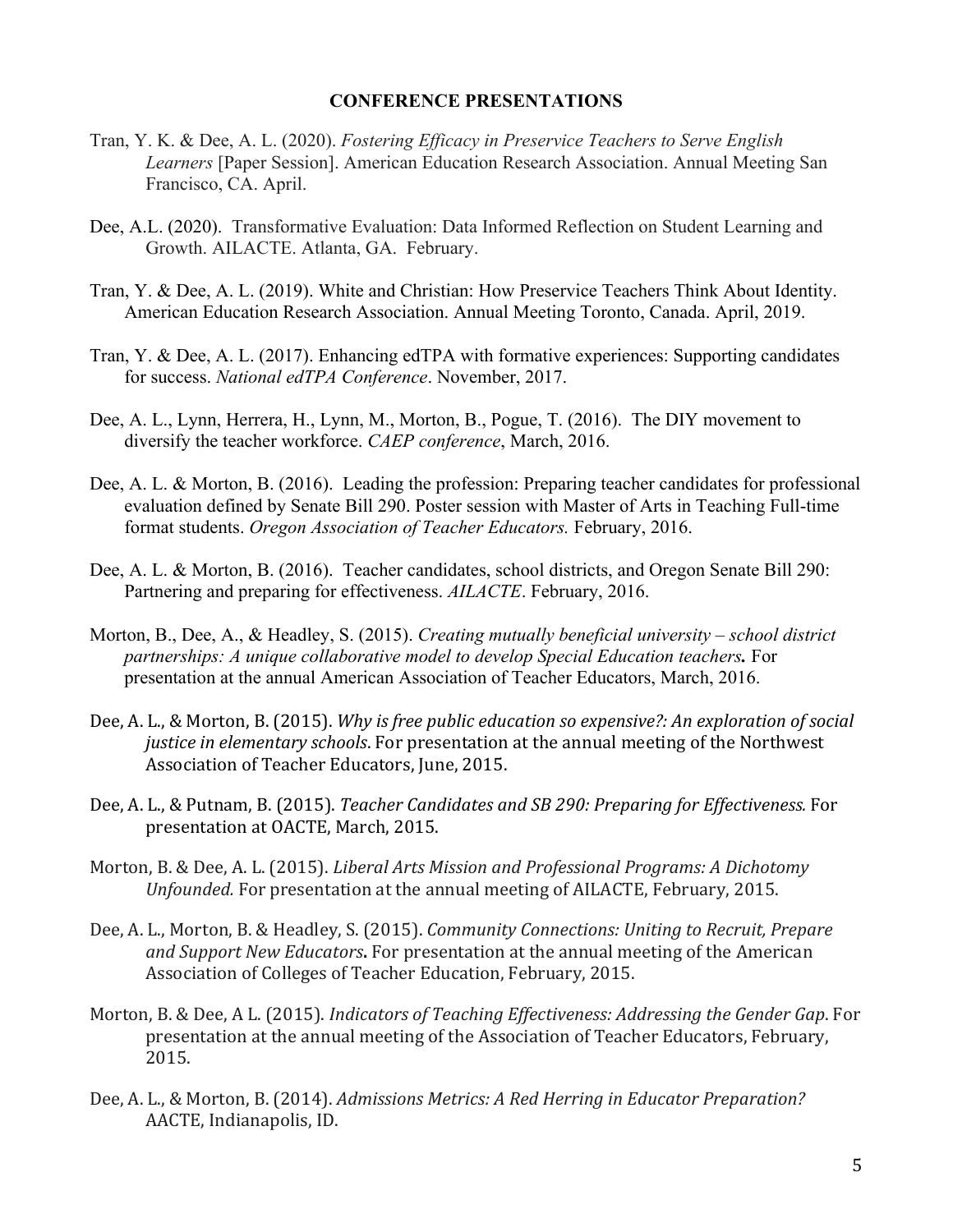- Dee, A. L., & Morton, B. (2013). *Rethinking the Core Program: Preparing Classroom-Ready Educators for a Multiplicity of Learners*. AACTE. Orlando, FL.
- Morton, B., & Dee, A. L. (2013*). Evaluating Program Content: How teacher education prepares classroom-ready candidates for a multiplicity of learners.* ATE. Atlanta, GA.
- Samek, L., Berardi, A., Espinor, D., Song, S., White, W., Dee, A. L., Morton, B., Bearden, S. (2012, June). *From Cosmetic to Metabolized Change: Promoting Paradigm Shifts in a Dominant Culture University*. Presented at 12th International Conference on Diversity in Organisations, Communities and Nations. Vancouver, Canada.
- Dee, A. L. (2012). Proceedings from ATE 2012: *Curriculum and Assessment: Program Development through Faculty Collaboration*: San Antonio, TX.
- Dee, A. L. & Morton, B. (2012). Proceedings from ATE 2012: *Teacher Characteristics: Dispositions for Success in Low SES Schools*: San Antonio, TX.
- Dee, A. L. (2011). Proceedings from ORATE 2011: *Alternative Student Teaching Placements: An Analysis of Dyads in Practica*. Portland, OR.
- Dee, A. L., & Morton, B. (2011). Proceedings from ATE 2011: *Teacher Presence: Traits and Dispositions Leading to Passion and Professionalism.* Orlando, FL.
- Morton, B, & Dee, A. L. (2011). Proceedings from ORATE 2011: *Teacher Presence: Traits that Matter.* Portland, OR.
- Dee, A. L., Badley, & Kristin, K. (2010). Proceedings from ICCTE: *Do students get the message? Student understandings of institutional mission language.* Longview, TX.
- Dee, A. L., (2010). Proceedings from ORATE: *Embracing Diversity: Using the Work Sample to Assess the Cultural Competence of Pre-Service Teachers.* Salem, OR.
- Dee, A. L., & Samek, L. (2010). Proceedings from TSPC Assessment Conference: *Assessment Instruments: Quality Assessment Criteria.* Portland, OR.
- Badley, K. & Dee, A. L. (2010). Proceedings from Faculty Teaching Forum: *Authorizing Students in the Classroom.* George Fox University, Newberg, OR.
- Badley, K. & Dee, A. L. (2010). Proceedings from Faculty Teaching Forum: *Authorizing Ourselves in the Classroom*. George Fox University, Newberg, OR.
- Badley, K. & Dee, A. L. (2010). Proceedings from CSI Convention: *Remembering the Call to Teach*. Edmonton, Canada.
- Dee, A.L. & Badley, K. (2009). Proceedings from Teacher Inservice, St. Helen' School: *Mapping the Teacher's Journey.* St. Helen's, OR.
- Badley, K. & Dee, A. L. (2009). Proceedings from Association of Christian Schools International: *Empowering Students*. Vancouver, Canada.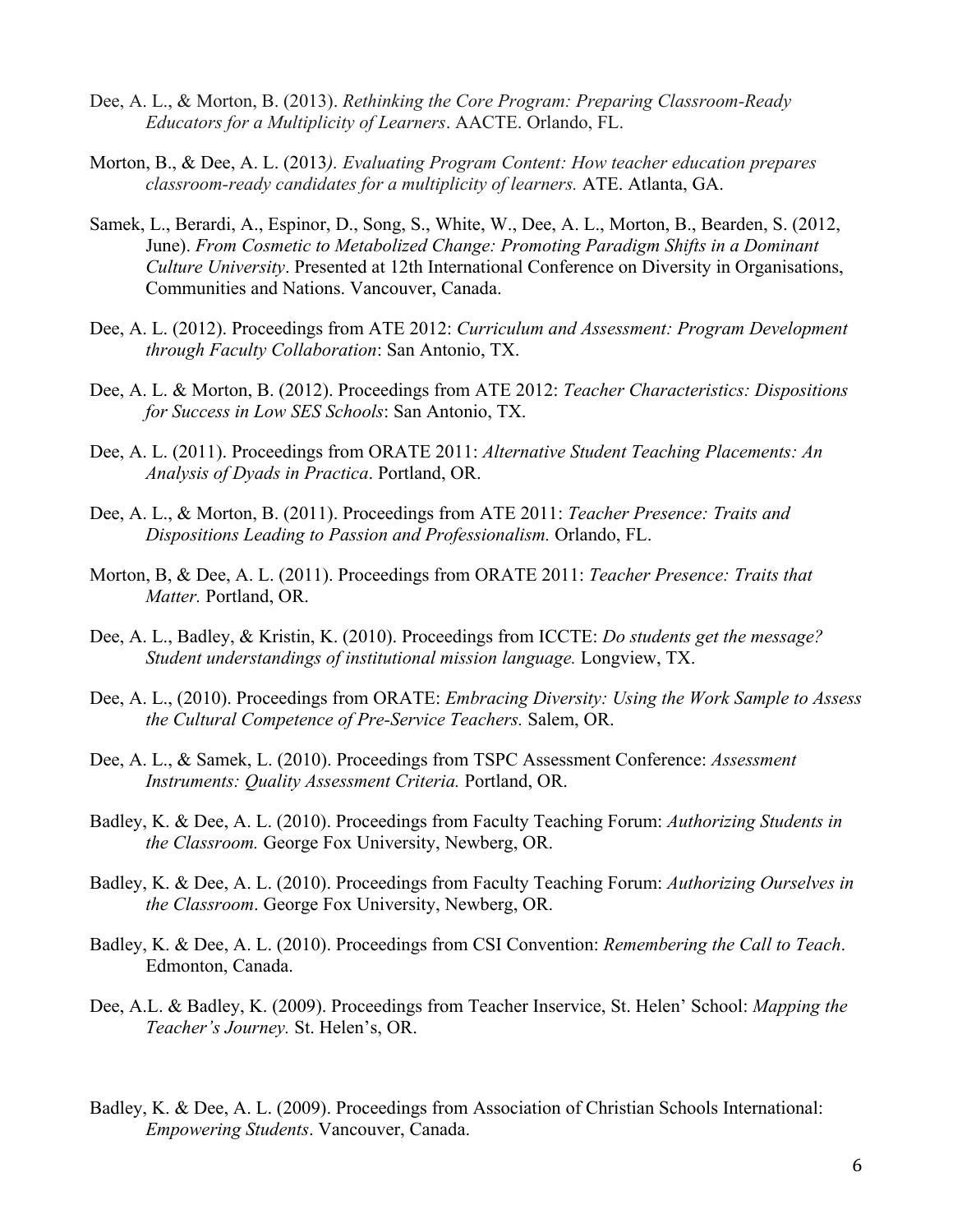- Glenn, D. & Dee, A. L. (2009). Proceedings from Connecting Teaching and Student Learning: Teacher Work Samples and Other Performance Assessments: *Use of Performance Assessments to Document Justice: Preparing Teachers for Diverse Learners.* Portland, OR.
- Dee, A. L. (2009). Proceedings from ORATE: *Theory into Practice: What the Work Sample Reveals for Students Who Need Differentiation.* Salem, OR.
- Dee, A. L. & Harrison, S. (2009). Proceedings from Association of Rural Special Education: *Differentiated and Inclusionary Instruction: From Theory into Practice in a Pre-service Teacher Education Program.* Denver, CO.

### **HIGHER EDUCATION TEACHING EXPERIENCE**

**Overview of Qualitative & Quantitative Research Methodology (MEDU 530),** The course introduces students to research as a way of thinking for classroom or school improvement. Students learn to search databases, analyze data, identify and summarize results to inform educational decisions. George Fox University, 2015.

**Classroom Assessment (EDFL 503),** The course prepares classroom teachers to use a wide variety of methods for assessing student progress at the classroom and individual level. Students develop assessment instruments and procedures that relate to their own disciplines such as portfolios, rubrics, and other forms of authentic assessment. George Fox University, 2012-2013.

**Learning and Teaching in Higher Education (EDFL 509),** The course prepares professors to develop a repertoire of strategies appropriate for face-to-face instruction for adult learners. A focus on curriculum, planning, instruction and assessment provides students with knowledge of how to successfully teach at the college or university level. George Fox University, 2012.

**Special Topics (EDFL 515),** This course for doctoral candidates focuses on creativity in education in an era of standards-based and high-stakes testing. Students prepare a project authorizing educators and students in unique settings and write about the results. George Fox University, 2009-2010.

**The Professional Educator (EDUG 501),** An introductory course focusing on the qualities of an ethical and professional educator and the definition of effective education. George Fox University, 2008-2011.

**Structures for Teaching and Learning (EDUG 502),** This foundational course leads to mastery in lesson planning and the use of instructional strategies. The concepts, skills, and practices for applying standards to unit and lesson planning are developed. The course moves students towards Teacher Standards and Practice Commission requirements for initial teacher licensure. George Fox University, 2013.

**Teaching Diverse and Special Populations (EDUG 503),** The course provides a framework for approaching the multiplicity of students and diverse needs within a general education classroom with an emphasis on culture and special education. George Fox University, 2011-2013.

**Issues in Human Development- EC/EL (EDUG 510),** Major theories in child development, developmentally appropriate practice, and social and cultural influences on development lead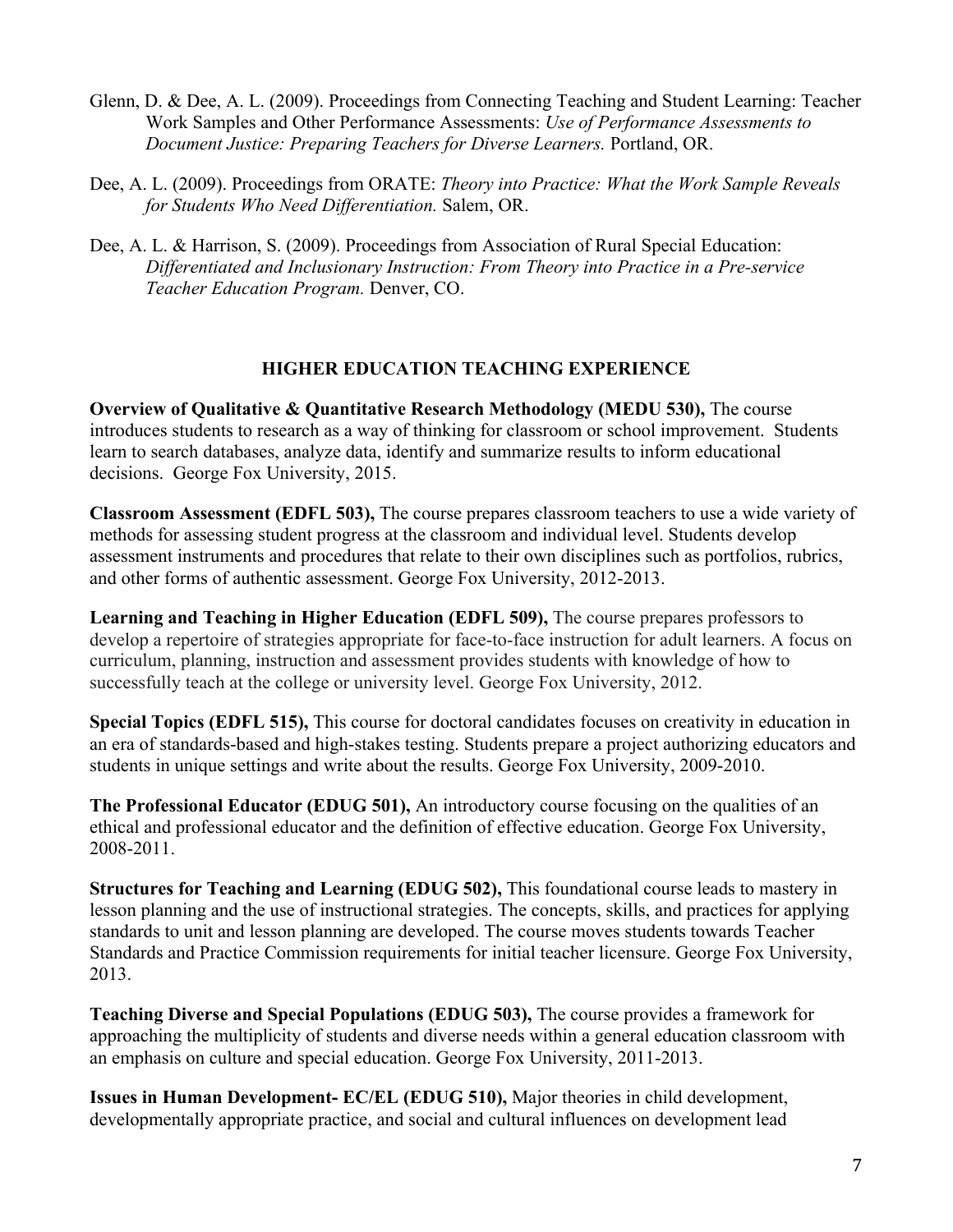candidates to application of theory to practice. George Fox University, 2008-2012.

**Action Research I, II, III (EDUG 520-522),** The series covers research methods leading to the development of an action research paper. Course covers writing, data collection and analysis. George Fox University, 2008-2013.

Learning Theory (EDUG 530), The course provides a broad foundation of classical learning theories that assists students in formulating a personal leaning theory based on the view of knowledge, the learner, and the role of the teacher. George Fox University, 2009.

**Practicum III Supervision (EDUG 577), Provide guidance and coaching in instructional methods and** strategies, advise with curricula and lesson planning, mentor in the area of professional relationships. George Fox University, 2009-2011.

**The Graduate Seminar (EDUG 590),** Students prepare for full-time teaching through the exploration of current issues and dilemmas, professional behaviors, ethics, and employment skills. George Fox University, 2008-2011.

**Foundations of Education (EDU 150),** A broad introduction to the American educational institution including history, curriculum, philosophies, finance, law, and current trends. School-community relationships and professional organizations are an integral part of the course. Linfield College, 2006- 2008.

**Introduction to Middle Level and High School Teaching (EDU 280),** A course that covers methods, philosophies, educational programs and management found in middle level and high school classrooms. Cognitive, social, emotional, and physical development of the student at this level is examined. Linfield College, 2007-2008.

**Multicultural Education (EDU 302),** Issues relating to the school-society relationship revolving around diversity, students with special needs, philosophy, religion, politics, cultural identity, and sociology are examined. Writing Intensive. Linfield College, 2006- 2007.

**General Methods and Management (EDU 305),** Classroom teaching techniques and methods, lesson planning, implementing instruction, assessment, using resources, classroom management, and writing the work sample. Linfield College, 2007-2008.

**Content Area Literacy for Middle and High Schools (EDU 420),** The course covered strategies and theories in the area of reading and writing to ensure student achievement in content area classrooms in the middle and high school levels. Making text accessible, study strategies, and the reading process are emphasized. Linfield College, 2007-2008.

**Independent Tutorials,** Supervise students enrolled in tutorials for courses not currently available in the areas of middle and high school teaching and multicultural education. Linfield College, 2006-2008.

**Student Teaching Supervision, (EDU 492, 493, 494),** Weekly supervision of part and full time student teachers in elementary, middle and high school placements. Work sample support and guidance in the areas of instruction, planning, methods, strategies, communication, assessment, and curriculum adaptations. Linfield College, 2004-2008.

**Student Teaching Seminar (EDU 496),** Student teachers interact with topics designed to promote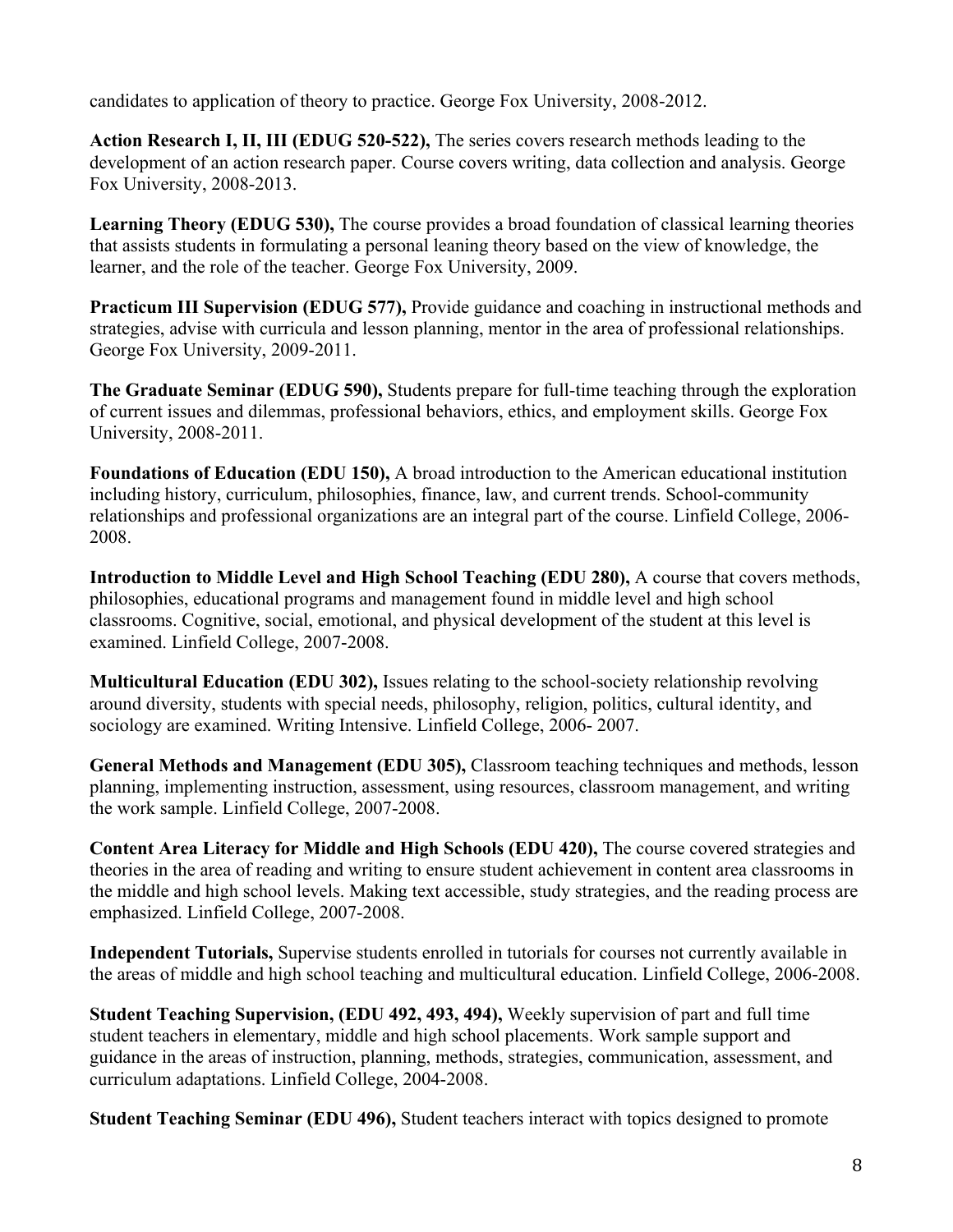personal classroom effectiveness and career growth. Linfield College, 2005-2006.

## **PREVIOUS TEACHING EXPERIENCE AND RELATED EMPLOYMENT**

**Director of Christian Education** – Southminster Presbyterian Church, Beaverton, Oregon. Responsible for the operation of a comprehensive program from nursery through the sixth grade including parent education. Hired and trained a Co-Director of Christian Education. Hired and trained nursery staff. Recruited and trained a volunteer staff of teachers. Evaluated and implemented curriculum. Developed a parent education program. Wrote and managed budget.

**Consultant** – Beaverton, Oregon. Provided counsel and training to parents needing to advocate effectively within the public school system. Evaluated suitability of student placements and value of interventions written in Individual Educational Programs. Served as an advocate for students and families at IEP meetings and school conferences. Provided or secured tutoring for students in reading and mathematics.

**Vice-Principal** – Rolling Hills Middle School, Campbell Union School District, Campbell. California. Responsible for the instructional program, staff evaluations, student schedules, budget, discipline, staff development, School Improvement Plan, and parent support. Prepared the school and staff for program evaluations that led to the classification of National Distinction.

**Principal** – Academic Summer School, Forest Hill School, Campbell California. Hired and supervised staff. Developed and coordinated an academic program to meet the needs of elementary students. Managed budget and evaluated program.

**Title VII Coordinator** – Campbell Union School District, Campbell California. Administrator of the Title VII Grant. Coordinated and developed staff in-services and training for all district teachers assuring accessibility of curriculum by language minority students. Coordinated and implemented English language classes for parents of students. Managed budget and personnel. Wrote second year grants and extensions allowing for an increased awareness of the special needs of English language learners in a district following an inclusion and collaborative model.

**Teacher** – Campbell Union School District, Campbell, California. Responsible implementing a variety of instructional methods and strategies, curriculum evaluation, discipline, organization, student evaluation. Taught first, second and fourth grades.

**Teacher** – Evergreen School District, San Jose, California. Sixth grade teacher. Developed lessons and modified curriculum to meet the needs of a wide range of student abilities and languages in a K-12 school setting located in a developing area of the city.

## **PROFESSIONAL SERVICE**

State Data Task Force Committee: Oregon Education Investment Board. 2014-present.

TSPC Teacher Work Sample Committee: The committee was charged with a new Teacher Work Sample Rubric for adoption by the state of Oregon and Teacher and Standards Practices Commission. Rubric was peer-reviewed by all Oregon Institutions of Colleges of Teacher Education Programs. 2013.

Program review of University of Portland, TSPC/NCATE. Oregon 2012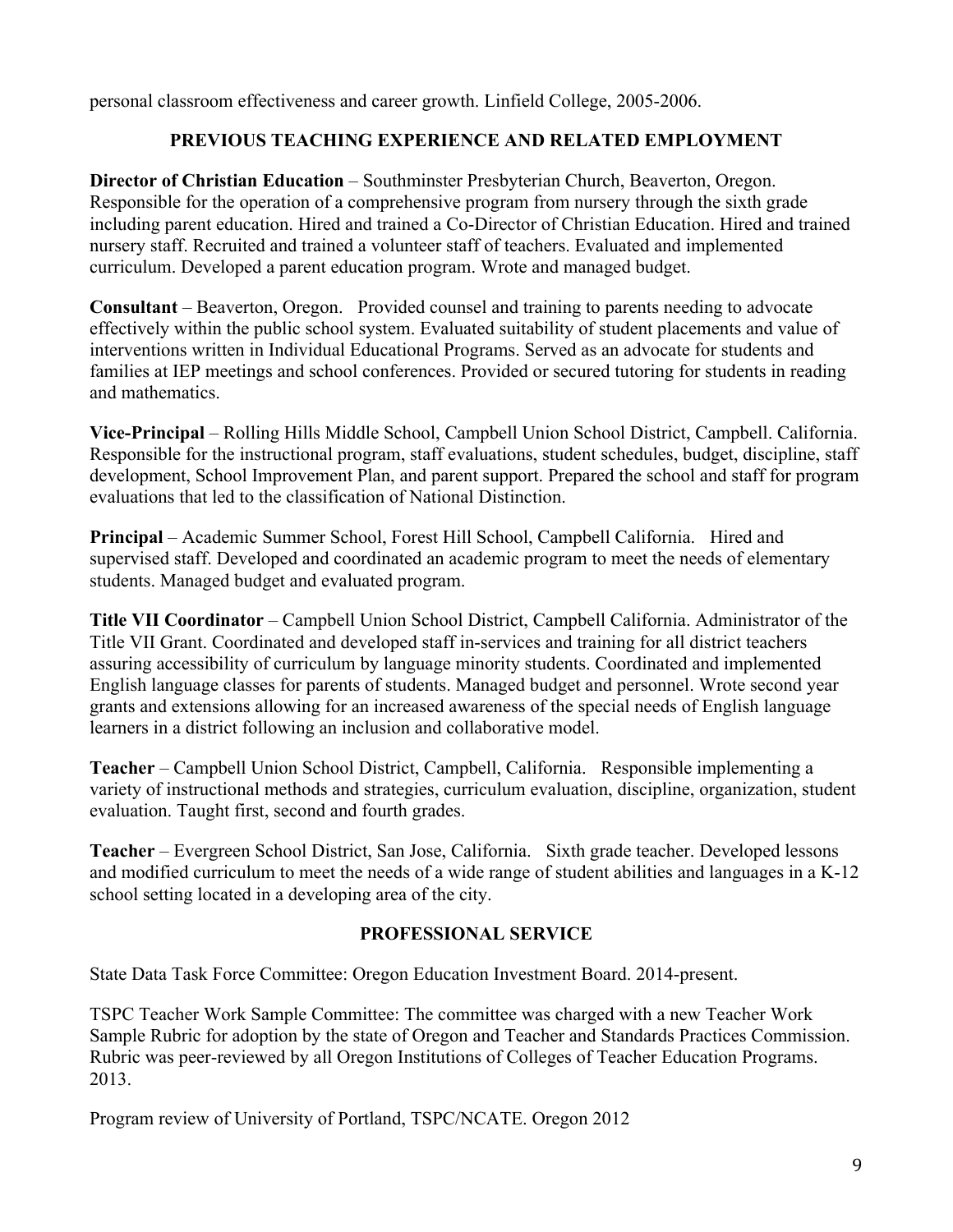Program review of Lewis and Clark College for TSPC, Oregon. 2011.

Panel Participant for TSPC conference on program review. 2012.

Served on committee to reviewer approval process for TSPC, 2011.

## **UNIVERSITY SERVICE**

George Fox University Assessment Committee, 2012-present.

MAT Admissions Committee, 2009-present.

School of Education Diversity Committee, 2009-2013.

Faculty Third Year Review Committees, 2011, 2012, 2014, 2018.

EDFL Doctoral Dissertation committees, 2010-2012.

Core Theme Committee: Professional Preparation, 2012-2013.

## **COMMUNITY SERVICE**

Chair, Personnel Committee, Valley Community Presbyterian Church, 2011-present.

Community Volunteer, Beaverton School District Clothes Closet, 2008 – present.

Ordained Elder, Valley Community Presbyterian Church, Classes of 2008, 2015, and 2022. Liaison for Youth Programs, Personnel Committee, and Adult Nurture. Portland, Oregon.

Volunteer, Habitat for Humanity.

West Valley Consortium Program Review – Participated in the School Improvement Program reviews of schools in neighboring districts. Campbell, California.

## **PROFESSIONAL DEVELOPMENT**

## **Continuing Education**

Harvard Graduate School of Education, *Performance Assessment in Higher Education.* 2012.

Stanford School of Education, Palo Alto, CA. *Creating Signature Course Assessments*. 2014.

NCATE/CAEP National Conference, 2010, 2011, 2012, 2015, 2016.

AACTE National Conference, 2012, 2013, 2014, 2015, 2016.

ATE National Conference, 2012, 2013, 2015.

ORATE Regional Conference, 2008, 2009, 2012, 2013, 2015, 2016.